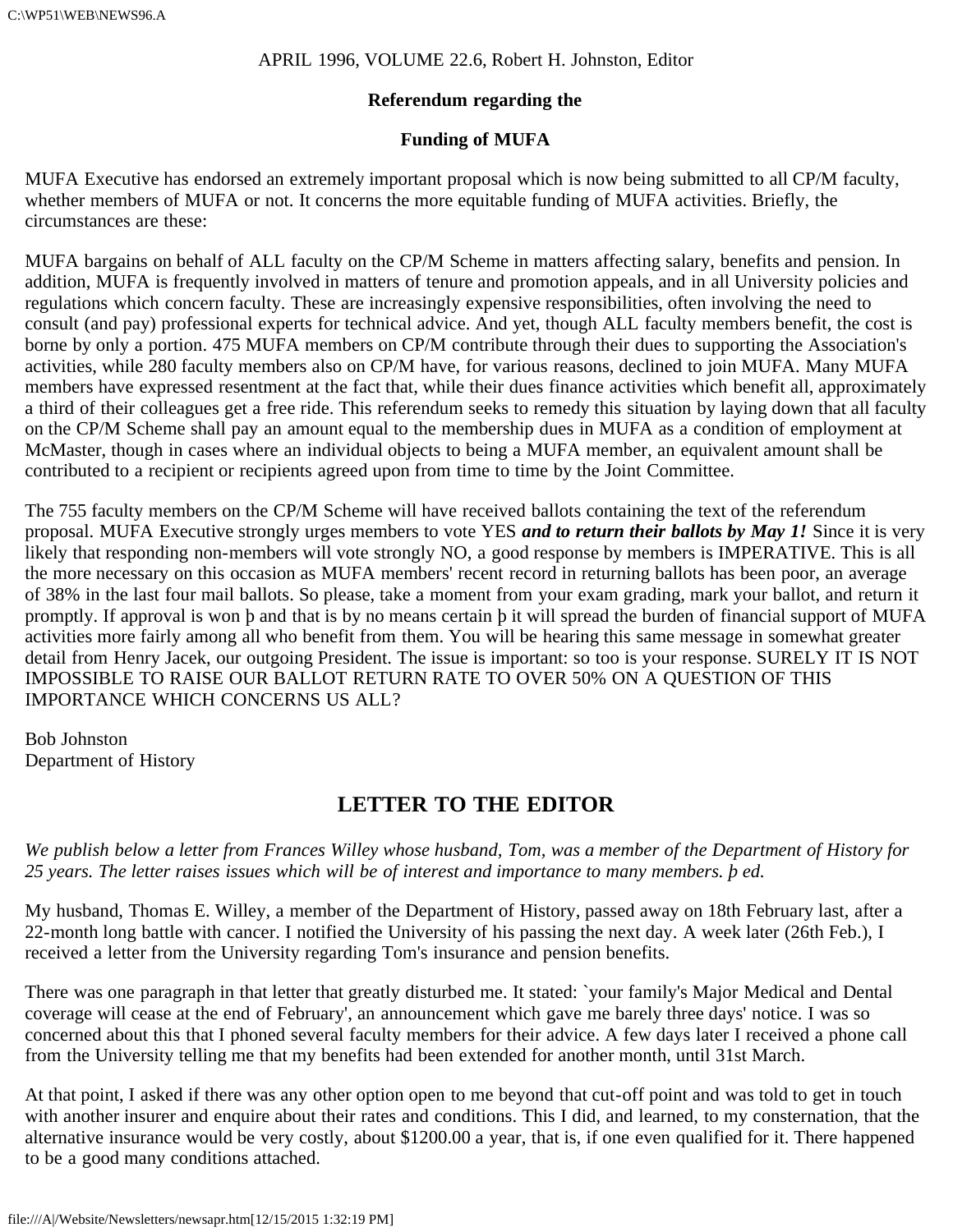Then, just a few days ago, I again heard from the University and this time was informed that my benefits would be further extended to 30th June. While I am happy to have coverage for several more months, I still have a major concern. Why does a retiree and his family retain all these benefits but the surviving spouse of a deceased faculty member is in danger of losing them after a very limited period? Surely Tom is not the only faculty member who has died before retirement age.

Given my experience, there seems to be something wrong with the system, and I urge faculty members to ask this question. If the University is a warm and caring institution, as we have been told, why does it have two sets of rules: one for faculty members who retire and another for faculty members who die in harness? My hope is that this question will be addressed and resolved in such a way as to ensure that I and others similarly affected will continue to receive medical and dental benefits.

Another concern that I have is about Tom's pension. I was presented with three options:

- 1. A cash refund (subject to taxation at source).
- 2. Transferring the funds to an RRSP.
- 3. A monthly pension payable for my lifetime only.

At first, the third option seemed the most appealing until I realized that if I died tomorrow payments would stop since there is no provision for assigning the unpaid portion to beneficiaries. Rather, my understanding is that that portion would revert to the pension fund. Clearly then, the first two options are the only ones worth considering unless, of course, the rule is altered with respect to beneficiaries. In any case, all this should be made clear to would-be retirees.

I appreciate this opportunity to make my concerns known.

#### *Frances Willey*

This Newsletter is published monthly between September and May by the Faculty Association at McMaster University. The Association's Executive for 1995/96 is composed of the following members:

| President                | Henry Jacek             |
|--------------------------|-------------------------|
| Vice-President           | Leslie Robb             |
| Past-President           | Lorraine Allan          |
| Executive Assistant      | Phyllis DeRosa Koetting |
| Office Secretary         | Kelly McCaughey         |
| Academic Affairs         | Fred L. Hall            |
| Human Rights             | David Hitchcock         |
| Library                  | Valerie Parke           |
| Membership               | David Pengelly          |
| OCUFA Director           | Bill Smyth              |
| Pension                  | Sherman Cheung          |
| Public Relations         | Robert H. Johnston      |
| Remunerations            | Wayne Lewchuk           |
| <b>Special Enquiries</b> |                         |
| s Crievances             | Louis Creensnan         |

| Louis Greenspan     |
|---------------------|
| Anna St Leger Lucas |
| Willi Wiesner       |
| David Santry        |
|                     |

Anyone wishing to contribute to this Newsletter is invited to send submissions to the Faculty Association Office (HH-103A, e-mail: mufa@mcmaster.ca, ext. 24682). Deadlines are the 15th of each month. All submissions

will be published at the discretion of the Editor.

±±±±±±±±±±